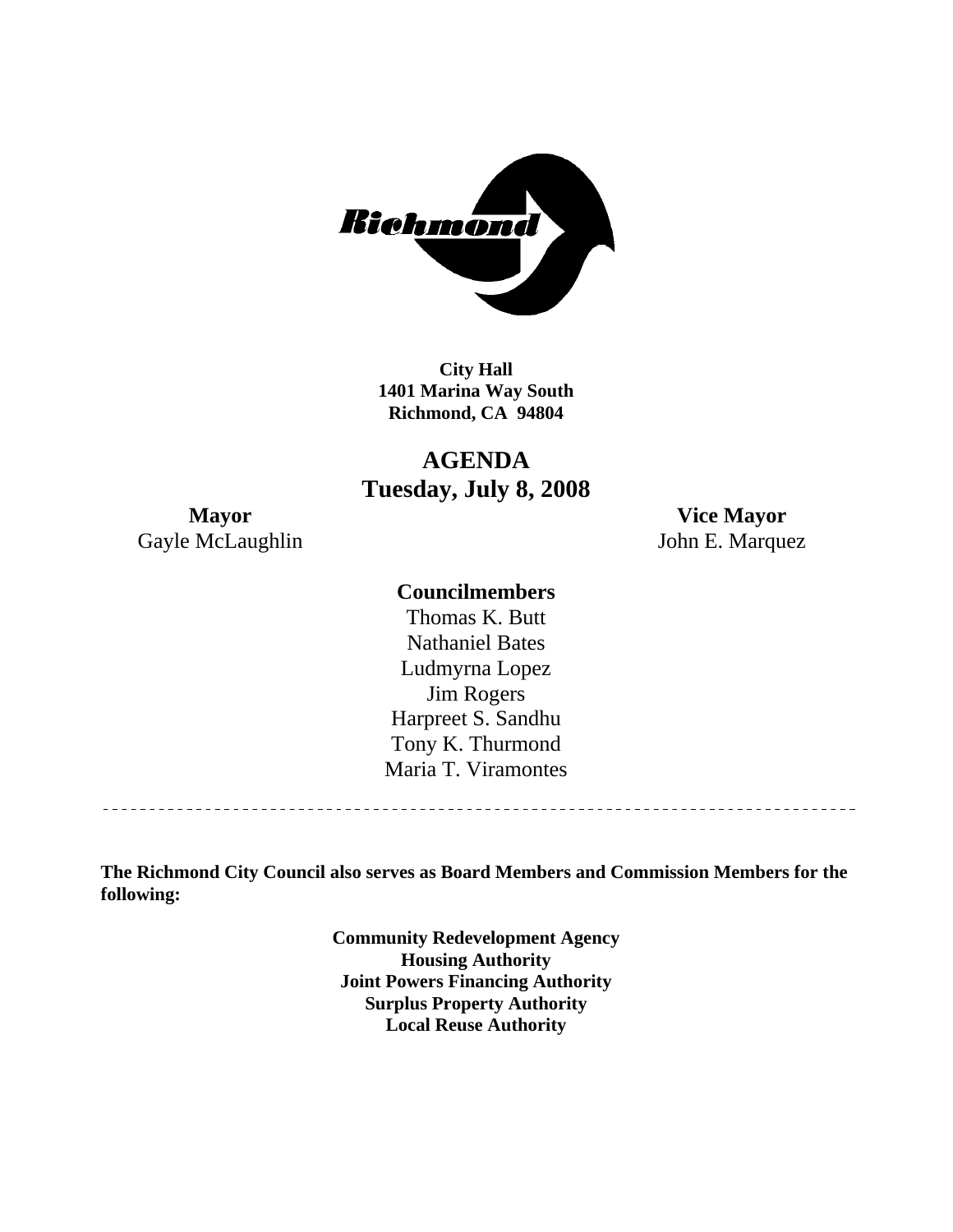# **MEETING PROCEDURES**

The City of Richmond encourages community participation at its City Council meetings and has established procedures that are intended to accommodate public input in a timely and time-sensitive way. As a courtesy to all members of the public who wish to participate in City Council meetings, please observe the following procedures:

**PUBLIC COMMENT ON AGENDA ITEMS:** Anyone who desires to address the City Council on items appearing on the agenda must complete and file a pink speaker's card with the City Clerk **prior** to the City Council's consideration of the item. Once the City Clerk has announced the item and discussion has commenced, no person shall be permitted to speak on the item other than those persons who have submitted their names to the City Clerk. Your name will be called when the item is announced for discussion. **Each speaker will be allowed TWO (2) MINUTES to address the City Council on NON-PUBLIC HEARING items listed on the agenda.** 

**OPEN FORUM FOR PUBLIC COMMENT:** Individuals who would like to address the City Council on matters not listed on the agenda or on **Presentations, Proclamations and Commendations, Report from the City Attorney, or Reports of Officers** may do so under Open Forum. All speakers must complete and file a pink speaker's card with the City Clerk **prior** to the commencement of Open Forum. **The amount of time allotted to individual speakers shall be determined based on the number of persons requesting to speak during this item. The time allocation for each speaker will be as follows: 15 or fewer speakers, a maximum of 2 minutes; 16 to 24 speakers, a maximum of 1 and one-half minutes; and 25 or more speakers, a maximum of 1 minute.** 

### **SPEAKERS ARE REQUESTED TO OCCUPY THE RESERVED SEATS IN THE FRONT ROW BEHIND THE SPEAKER'S PODIUM AS THEIR NAME IS ANNOUNCED BY THE CITY CLERK.**

**CONSENT CALENDAR:** Consent Calendar items are considered routine and will be enacted, approved or adopted by one motion unless a request for removal for discussion or explanation is received from the audience or the City Council. A member of the audience requesting to remove an item from the Consent Calendar must complete and file a speaker's card with the City Clerk **prior to the City Council's consideration of Item C, Agenda Review.** An item removed from the Consent Calendar may be placed anywhere on the agenda following the City Council's agenda review.

*The City Council's adopted Rules of Procedure recognize that debate on policy is healthy; debate on personalities is not. The Chairperson has the right and obligation to cut off discussion that is too personal, too loud, or too crude.* 

**\*\*\*\*\*\*\*\*\*\*\*\*\*\*\*\*\*\*\*\*\*\*\*\*\*\*\*\*\*\*\*\*\*\*\*\*\*\*\*\*\*\*\*\*\*\*\*\*\*\*\*\*\*\*\*\*\*\***